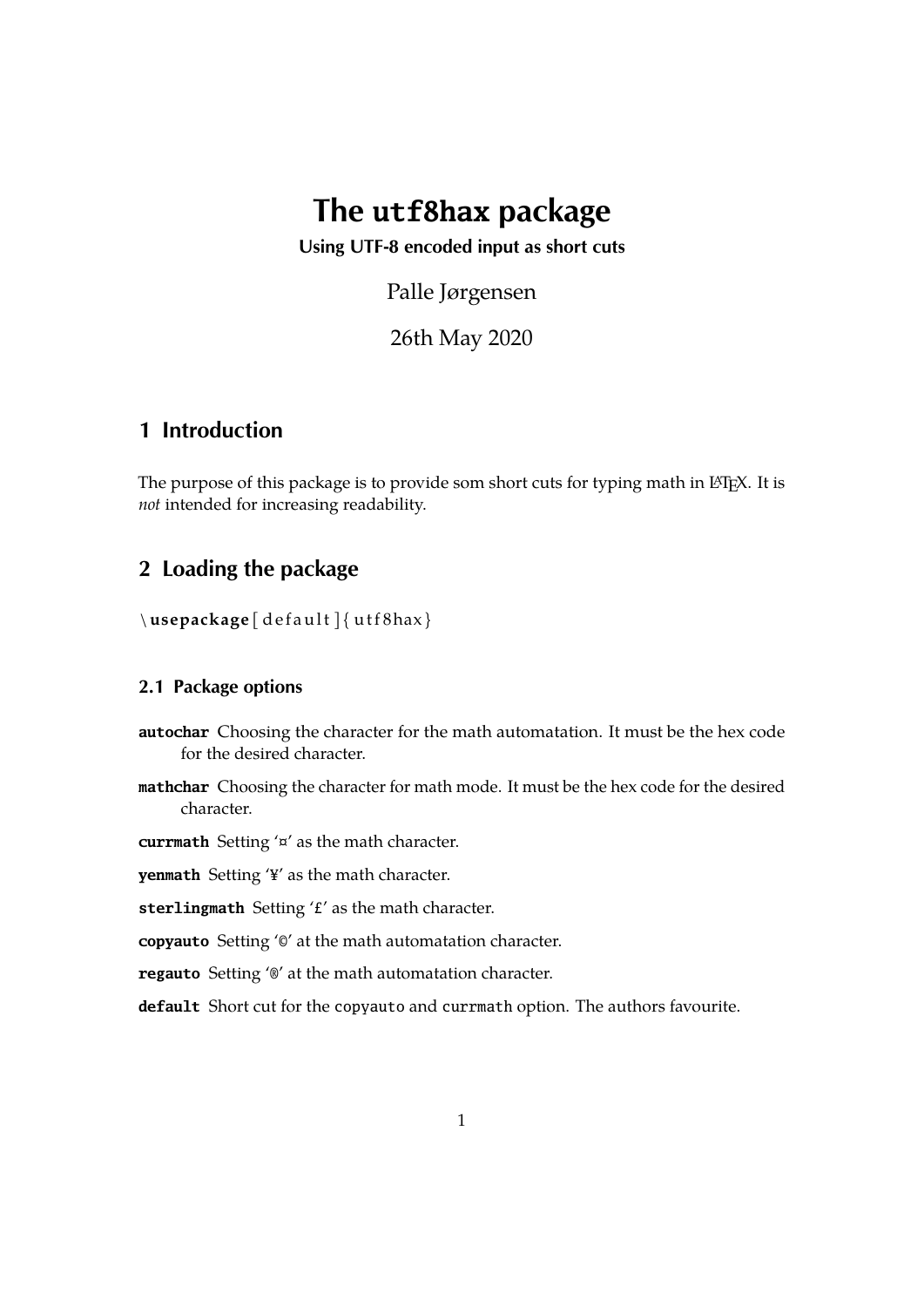### **3 Using the package**

#### **3.1 Math character**

Typing

The slope of the line is designated ¤a.

equals

The slope of the line is designated \ensuremath{a}.

yielding

*The slope of the line is designated a.*

#### **3.2 Math automatation character**

Typing

The slope of the line is designated ©a.

automates into

The slope of the line is designated \@automath@a.

The command '\@automath@a' is programmed into being equal to '\ensuremath{\alpha}'. Thus the input is equal to

The slope of the line is designated \ensuremath{\alpha}.

yielding

*The slope of the line is designated α.*